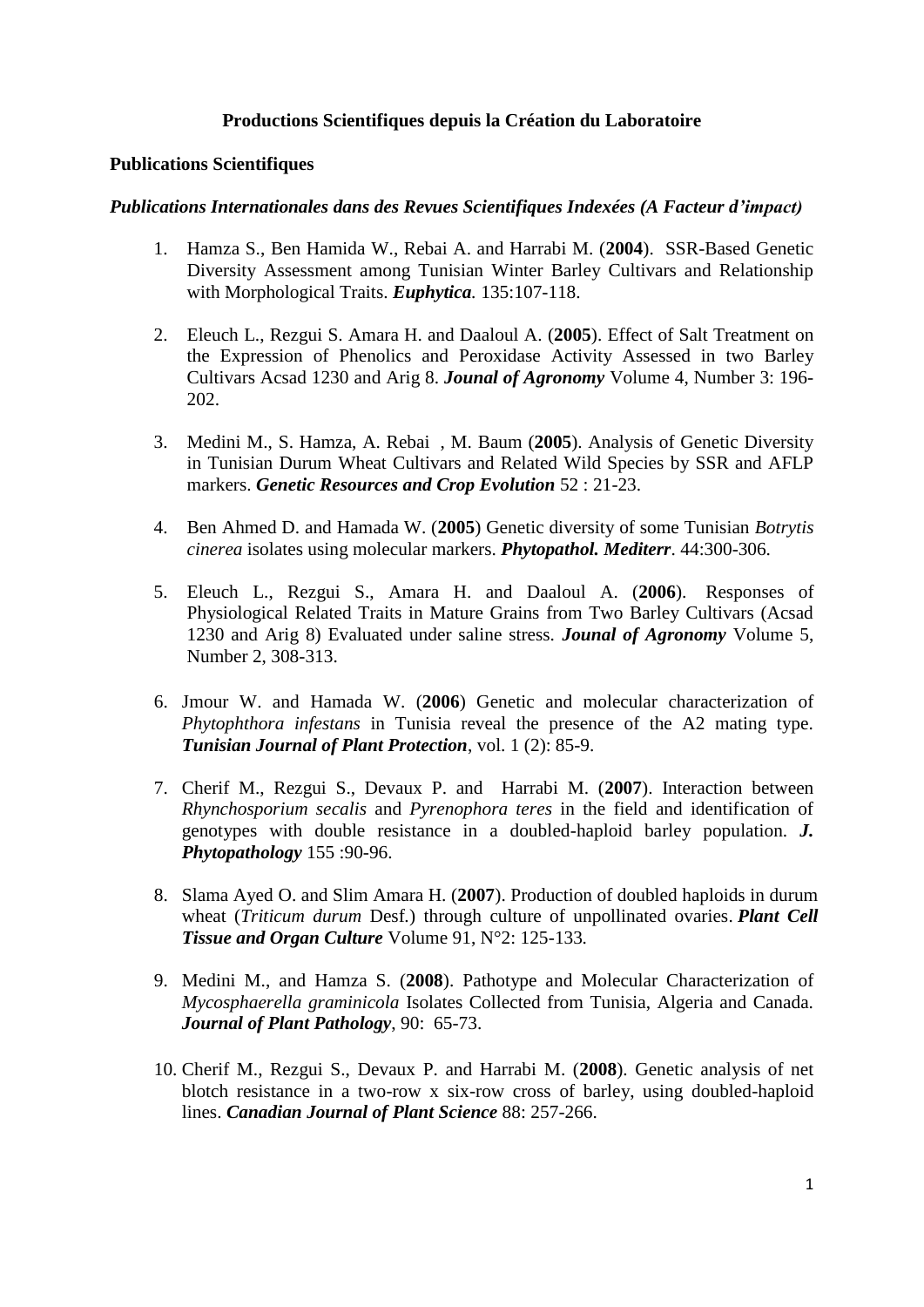- 11. Rezgui S., Fakhfakh M. M., Boukef S., Rhaïem A., Cherif M., Cherif M., and Yahyaoui A. H., (**2008**). Effect of common cultural practices on septoria leaf blotch disease and grain yield of irrigated durum wheat. *Tunisian Journal of Plant Protection* 3 (2): 9-67.
- 12. Eleuch L., Jilal A., Grando S., Caccarelli S., vonkorff Schmising M., Tsujimoto H., Amara H., Daaloul A. and Baum M., (**2008**). Genetic diversity and association analysis for salinity tolerance, heading date and plant height of barley germplasme using simple sequence repeat markers. *Journal of Integrative Plant Biology* 50:1005-1015.
- 13. Baraket M., Mellah Z., Trifa Y., Amara H., (**2008**). Effect of Irradiation on seed germination in some Tunisian durum wheat cultivars. *Radiation Sciences and Applications (Special Edition).*
- 14. Ayed S. and Slim-Amara H. (**2009**). Distribution and phenotypic variability aspect of some quantitative traits among durum wheat accessions. *African Crop Science Journal*. Vol. 16, N °4: 219-224.
- 15. Ould Med Mahmoud M. A. and Hamza S. (**2009**) Genetic diversity in local barley accessions collected from different geographical regions of Tunisia. *Plant Genetic Resources*: *Characterization and Utilization*. 7: 169-176.
- 16. Ben Hamida W., Rebai. A. and Hamza. S. (**2009**) Partial genetic map of Hordeum vulgare based on Tunisian doubled haploid population and SSRs markers. *Int. J. Gen Mol. Bio*. 1:024-030.
- 17. Maher M., Baum M. And S. Hamza (**2009**) Transcript accumulation of putative drought responsive genes in drought-stressed chickpea seedlings. *African Journal of Biotechnology,* 8: 4441-4449.
- 18. Slama Ayed O., Trifa Y., Slim Amara H., De Buyser J. and Picard E. (**2010**). Production of doubled haploids in Tunisian durum wheat (*Triticum durum* Desf*.*) cultivars through unpollinated ovary culture. *Plant Mutation Reports*, vol 2. N°2: 33-39.
- 19. Slama Ayed O., De Buyser J., Picard E., Trifa Y. and Slim Amara H. (**2010**). Effect of pretreatment on isolated microspores culture ability in durum wheat *(Triticum turgidum* subsp*. durum* Desf*.)*. *Journal of Plant Breeding and Crop Science* Vol. 2(2). 30-38.
- 20. Ayed S., Karmous C., Trifa Y., Slama-Ayed O. and Slim Amara H (**2010**). Phenotypic diversity of thirty Tunisian durum Wheat (*Triticum durum* Desf.) landraces. *African Crop Science Journal*. Vol. 18, N °1: 119 - 131.
- 21. Ayed S., Karmous C. Slim A. and Slim-Amara H. (**2010**) Genetic variation of durum wheat landraces using morphological and protein marquers. *African Journal of Biotechnology* Vol.9 (26): 8277-8282.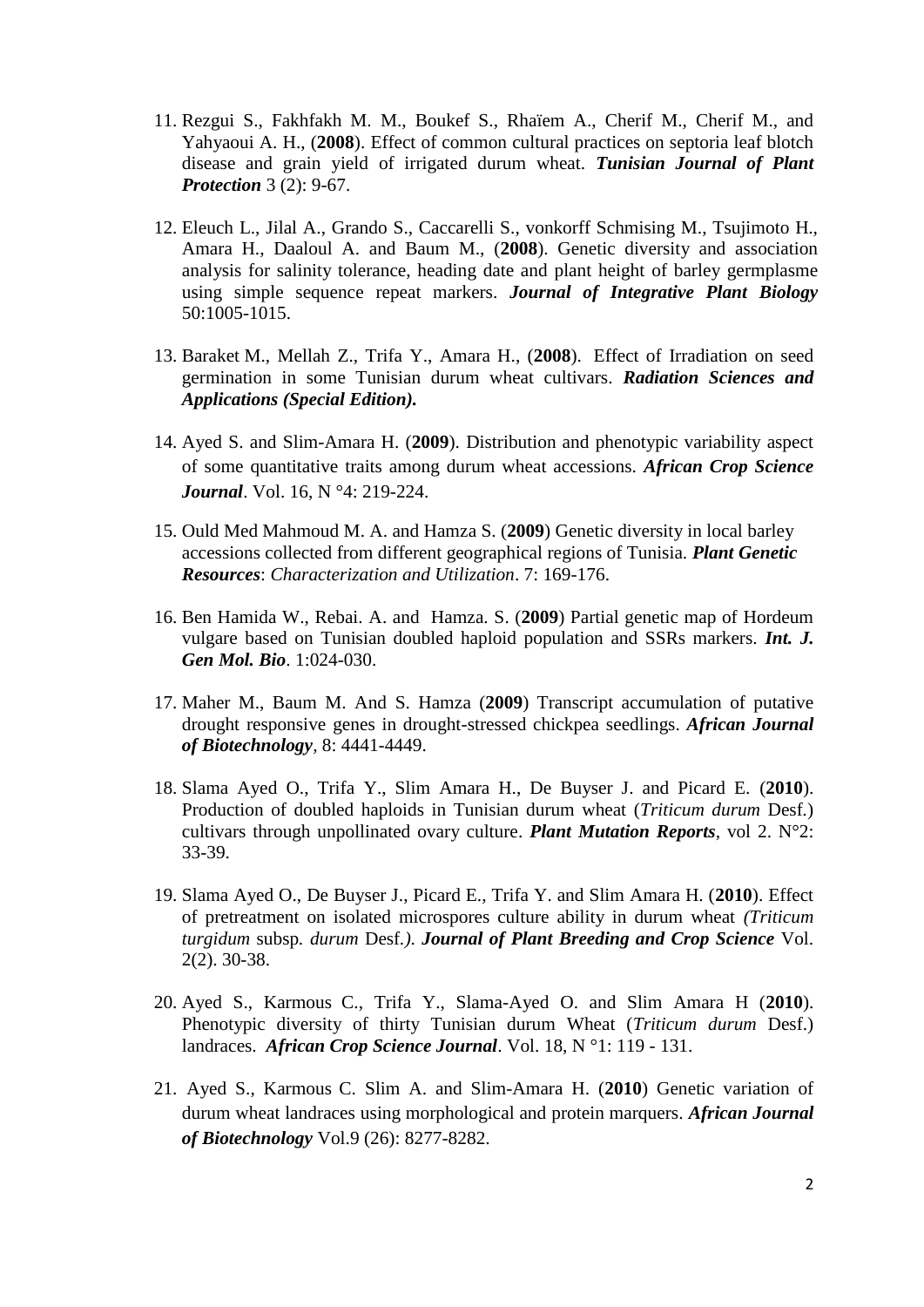- 22. Cherif M., S. Rezgui, P. Devaux and M. Harrabi (**2010**). Genotype x environment interactions and heritability of quantitative resistance to net blotch in Tunisian barley. *Journal of Plant Breeding and Crop Science* 2(5): 110-116.
- 23. Cherif M. and S. Rezgui (**2010**). Genotype x environment interactions and Heritability estimates of Agronomic Traits in Selected Tunisian Barley Cultivars. *The African Journal of Plant Science and Biotechnology*. 4 (SI2): 23-27.
- 24. Kamel S., S. Ayed and M. Cherif (**2010**). Identification of Tunisian barley lines tolerant to both net blotch and scald in the adult stage. *The African Journal of Plant Science and Biotechnology***.** 4 (SI2): 77-80.
- 25. Slim A., Ayed S., Slama-Ayed O., Robbana C., Teixeira da Siva J.A and Slim-Amara H. (**2011**). Morphoogical Diversity of Some Qualitative Traits in Tetraploid Wheat Landrace Populations Collected in the South of Tunisia. *International Journal of Plant Breeding* 5 (1): 67-70.
- 26. Ayed S., Slama-Ayed O. and Slim-Amara H. (**2011**). Effect of 2,4- Dichlorophenoxyacetic acid and nitrate silver on the efficiency of haploid production in durum wheat x maize crosses. *International Journal of Plant Breeding* Vol.5 (2):101-105.
- 27. Ayed S., Slama-Ayed O., Jaime A.T., Slim-Amara H. (**2011**)*.* Effect of Different Factors on Haploid Production through Embryo Rescue in Durum Wheat  $\times$  Maize Crosses. *International Journal of Plant Breeding,* Vol. 5 (2): 118-121.
- 28. Fakhfakh M.M., Yahyaoui A., Rezgui S., Elias E.M. and Daaloul A**.** (**2011**) Inheritances of fusaruim Head Blight resistance in a cross involving local and exotic durum wheat cultivars. *Crop Science*, Vol. 51: 2517-2524.
- 29. Fakhfakh M.M., Yahyaoui A., Rezgui S., Elias E.M. and Daaloul A**.** (**2011**). Identification and pathogenicity assessment of *Fusaruim* spp. Sampled from durum wheat fields in Tunisia. *African Journal of Biotechnology*, Vol. 10 (34): 6259- 6539.
- 30. Jemai I., Guirat S.B., Ben Aissa N., Jedidi N. et Gallali T., (**2011**). Effet d'amendement par fumier de ferme et par compost d'ordures ménagères sur la restauration d'un sol argileux de plaine sous climat semi-aride tunisien. *Etude et Gestion des Sols* Volume 18, 4: 271-285.
- 31. Ayed S., *Chamekh Z*., Tayachi O., Trifa Y., and Amara H. (**2012**). Performance of durum wheat (*Triticum durum* L.) doubled haploids derived from durum wheat x maize crosses. *Journal of Plant Breeding and Crop Science.* Vol. 4(3), pp. 32-38.
- 32. Cherif M.**,** D. Chaouachi, W. Fériani and S. Rezgui, (**2012**). Resistance of wild barley (*Hordeum spontaneum*, *H. marinum* and *H. murinum*) to *Pyrenophora teres*  and *Rhynchosporium secalis* causing net blotch and scald diseases in Tunisia. *International Journal of Plant Breeding* 6 (2): 89-94.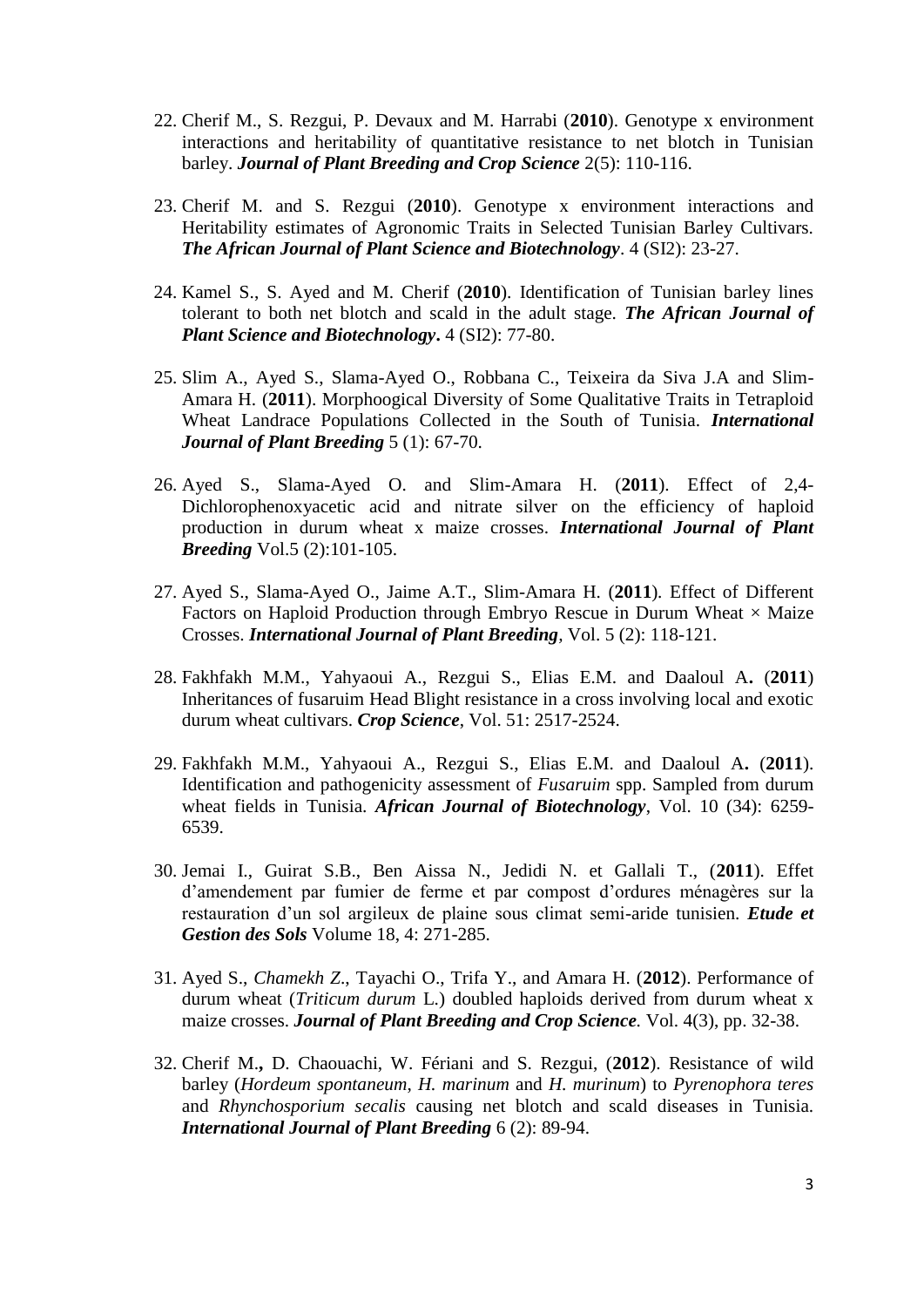- 33. Fériani W., M. Cherif and S. Rezgui. (**2012**). Preliminary genetic analysis of resistance to scald in Tunisian barley. *International Journal of Plant Breeding*  $6(2): 95-99.$
- 34. Ayadi S., Karmous C., Hammami Z., Temani N., Trifa Y., Esposito S., Rezgui S. (**2012**). Genetic variability of Nitrogen Use Efficiency components in Tunisian improved genotypes and landraces of durum wheat. *Agri Sc. Res J.* Vol 2, 591-601.
- 35. Chamekh Z., Trifa Y., Ayed S. Sahli A., Ben Aissa N and Amara H. (**2012**). Effects of salt stress on the flag leaf area, ion accumulation and components yield of durum wheat (*Triticum turgidum* ssp *durum*) in Tunisia. *Journal of Agricultural Biotechnology and Sustainable Development (Accepté pour publication).*
- 36. Abid G., Sassi K., Muhovski Y., Jacquemin. J. M., Mingeot D., Tarchoun N., Baudoin J.P. (**2012**). Comparative Expression and Cellular Localization of Myoinositol Phosphate Synthase (MIPS) in the Wild Type and in an EMS Mutant. During Common Bean (*Phaseolus vulgaris* L.) Seed Development. *Plant Molecular Biology Reporter*, Springer, Volume 30, Pages 780-793.
- 37. Abid G., Sassi K., Muhovski Y., Jacquemin J.M., Mingeot D., Tarchoun N., Baudoin J.P. (**2012**). Identification and Analysis of Differentially Expressed Genes During Seed Development Using Suppression Subtractive Hybridization (SSH) in *Phaseolus vulgaris*. *Plant Molecular Biology Reporter,* Springer, Volume 30, Pages 719-730.
- 38. Abid G., Muhovski Y., Jacquemin J.M., Mingeot D., Sassi K., Toussaint A., Baudoin J.P. (**2012**). Characterization and expression profile analysis of a sucrose synthase gene from common bean (*Phaseolus vulgaris* L.) during seed development. *Plant Molecular Biology Reporter,* Springer, Volume 39, Pages 1133-1143.
- 39. Jemai I., Ben Aissa N.; Ben Guirat S.; Ben Hammouda M.; Gallali T. (**2012**). Onfarm assessment of tillage impact on the vertical distribution of soil organic carbon and structural soil properties in a semiarid region in Tunisia.. Journal of Environmental Management xxx (2012) 1-7.
- 40. Maamouri A., Trifa Y., Kouki K. and Aounallah K. (2012). In vitro culture used for screening salt tolerant lettuce cultivars. Proc. XXVIII<sup>th</sup> IHC-IS on quality-Chain : Mgt of Fresh Veg from Fork to Farm, Ed E. Rosa. Acta Hort. 936, ISHS 2012.

## *Publications dans des revues indexées*

- 1. Karmous C., Slim Amara H. et Daaloul A., (**2002**)**.** Etude de quelques critères physiologiques de sélection *in vitro* pour la tolérance à la salinité chez le blé dur (*Triticum durum* Desf.). *Revue de l'INAT*, Vol.18 n°1 : 99-116.
- 2. Ben Ahmed D., Hamada W., Mahjoub M. (**2003**). Résistance d'une collection d'isolats de *Botrytis cinerea* à quelques fongicides utilisées en Tunisie. *Annales de l'INRAT*, 76 : 111-118.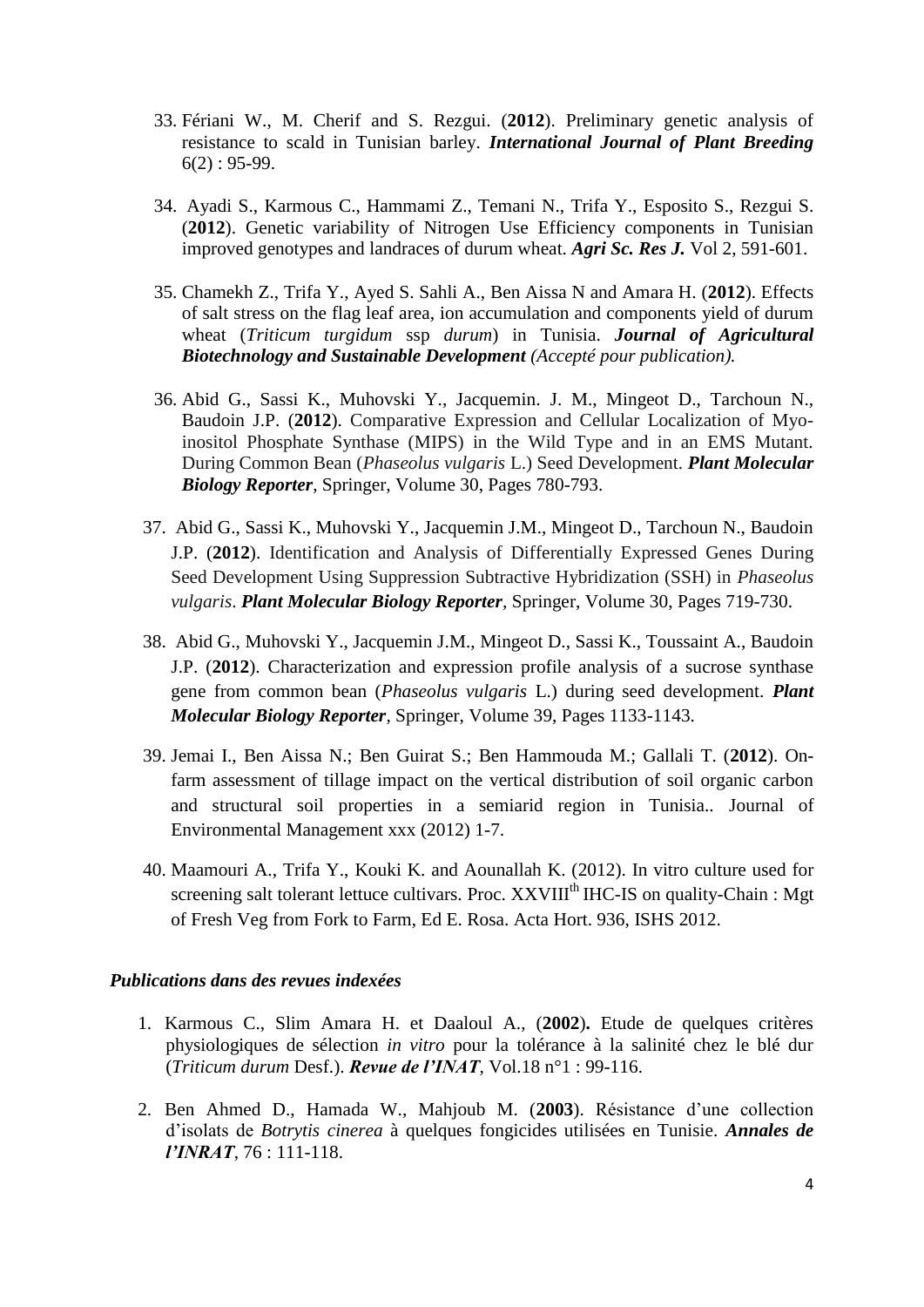- 3. Eleuch L., Amara H. et Daaloul A. (**2004**). Comportement variétal de deux génotypes d'orge d'origine maghrébine cultivés sur milieu salin. *Revue des régions arides* **NS**, Tome 1 : 200-209.
- 4. Ben Ahmed D. et Hamada W. (**2005**) L'analyse génétique et moléculaire des populations de *Botrytis* en Tunisie révèlent la présence exclusive de l'espèce *cinerea. Revue de l'INAT*.
- 5. Beji L., Kenny et Slim Amara H. (**2005**)**.** Effet de la fertilisation organique à base de farine de poisson sur la culture de tomate conduite selon le mode biologique. *Revue de l'INAT*, Vol. 20, N°1 : 185 -196.
- 6. Karmous C., Slim Amara H., Besbes R. et Daaloul A. (**2005**)**.** Etude de quelques critères physiologiques et biochimiques de sélection pour la tolérance à la salinité chez le blé dur (*Triticum durum* Desf.). *Revue de l'INAT*, Vol. 20, N°1 : 167-189.
- 7. Bouslama M.L., Baraket M., Karmous C., Slim Amara H. et Daaloul A. (**2006**). Effet du stress salin sur la variabilité génétique du blé dur (*Triticum durum* Desf.): Etude de la fluorescence chlorophyllienne. *Revue de l'INAT* Vol.23, N°1.
- 8. Slama Ayed O., Slim Amara H., De Buyser J. et Picard E. (**2006**). Effet du prétraitement des épis sur l'aptitude de la régénération *in vitro* des microspores isolées chez une variété tunisienne de blé dur (*Triticum durum* Desf). *Revue de l'INAT*, Vol. 21 n°1 : 123-134.
- 9. Slama Ayed O., Slim Amara H., De Buyser J. and Picard E. (**2006**). Comparison of three Pretreatments for successful microspore culture of durum wheat, Short Paper *Biologia Tunisie*, N°4: 125-126.
- 10. Fersi A., Harrabi M. et Hamada W. (**2007**). Etude de l'effet de certains agents biologiques sur le développement de *Septroria tritici* agent causal de la septoriose du blé. *Revue de l'INAT*, Vol. 22, N°2.
- 11. Slama Ayed O., Slim Amara H., Besbes Ben Slama R. (**2007**). Obtention par gynogenèse *in vitro* de plantes haploïdes doublées chez des génotypes tunisiens de blé dur (*Triticum durum* Desf*.*). *Revue de l'INAT*, Vol. 22 n°2 : 77-91.
- *12.* Eleuch L., Amara H., Rezgui S. et Daaloul A. (**2007**). Effet de NaCl sur les Paramètres Physiologiques chez deux Variétés d'Orge. *Revue des Régions Arides NS.*
- 13. Beji S., Slim amara H. et Hllel R. (**2007**). Etude comparative de la qualité technologique de sept variétés de blé dur conduites selon le mode d'agricultre biologique et de deux variétés conduites selon le mode conventionnel. *Revue de l'INAT* Vol.22 N°2.
- 14. Harbaoui K., Hamada W. (**2008**). Exploring host specificity of *Phytophthora infestans*,using expression pattern of EpiC1 gene. *Biologia Tunisia*, N°5: 90-91.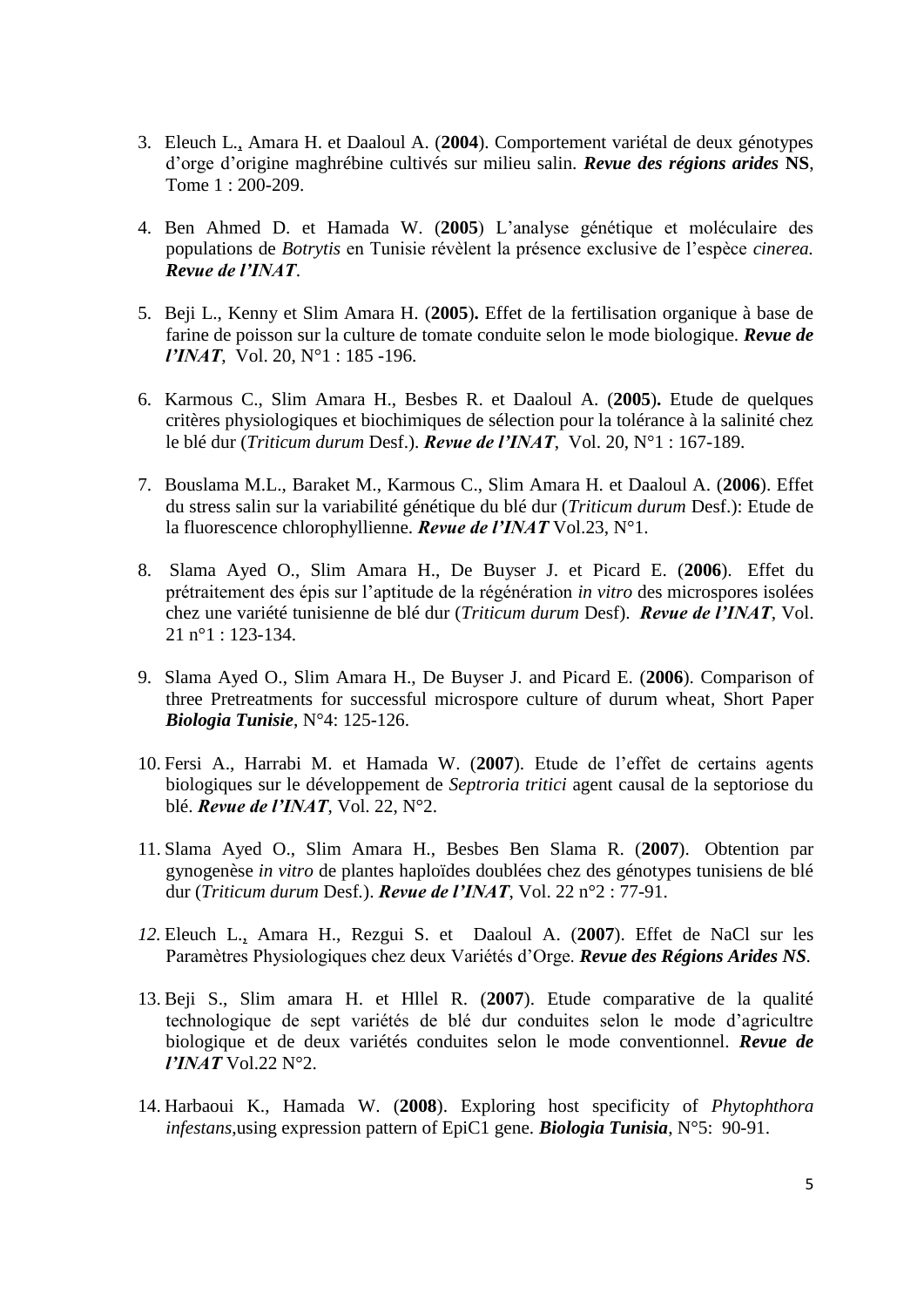- 15. El Fekih I. et Hamada W. (**2008**). Evaluation de l'efficacité de fongicides chimiques à mode d'action différente dans le contrôle de l'Oomycète *Phytophthora infestans Revue de l'INAT*, Vol. 25 N°1.
- 16. Cherif M., Rezgui S. et Harrabi M. (**2009**). Analyse génétique de la résistance à la rhynchosporiose de l'orge à partir d'un croisement entre un cultivar à deux rangs et une lignée à six rangs. *Revue de l'INAT :* Vol*.*24 (2) : 51-68.
- 17. Ayed S. et Slim-Amara H. (**2009**) Production des lignées haploïdes de blé dur par hybridation interspécifique blé dur x maïs : influence des génotypes parentaux. *Revue de l'INAT*. Vol. 24 N°2: 5-18.
- 18. Ould Med Mahmoud M. A. and Hamza S. (**2009**). Comportement agrophysiologiques des orges tunisiennes vis-à-vis du stress hydrique en condition contrôlée. *Revue de l'INAT*. Vol. 24 (1): 203-219.
- 19. Hamada W., Hamdani S. et Mhamedi M. (**2009**). Réponses de lignées de pomme de terre transgéniques à une activité catalase modifiée au pathogène *Phytophthora infestans*. *Revue de l'INAT* (Vol. 26 N°1).
- 20. Hamada W., Zouid R., et Harrabi M. (**2009**). Evaluation de la résistance de variétés de blé tunisiennes à la septoriose moyennant des analyses du peroxyde d'hydrogène et l'expression des gènes PR. *Revue de l'INAT* (Vol. 26 N°1).
- 21. Ayed S. et Slim-Amara H. (**2009)** Etude de la variabilité génétique de 132 accessions autochtones de blé dur ( *Triticum durum* Desf.). *Annales de l'INRAT* vol 82: 30-39.
- 22. Slama Ayed O., Slim Amara H., De Buyser J.et Picard E. (**2010**). Effet des prétraitements sur l'embryogenèse pollinique des microspores chez le blé dur (*Triticum durum* Desf*.*). *Revue de l'INAT*, Vol. 24 n°2.
- 23. Slama Ayed O., Slim Amara H., De Buyser J. et Picard E. (**2010**). Effet des prétraitements sur la callogenèse issue de la culture *in vitro* des ovaires non fécondés de blé dur *(Triticum durum* Desf.*)*. *Revue de l'INAT*, Vol. 25 n°1.
- 24. Baraket M., Bouslama M.L., Karmous C., Trifa Y. et Slim Amara H. (**2010**). Influence du stress hydrique sur l'activité photosynthéique chez quelques genotypes de blé dur (*Triticum durum* Desf.). *Revue des Régions Arides – Numéro spécial* **–** 24 (2/2010).
- 25. Cherif M., Belhouchette H., Boughalleb N. et Harrabi M. (**2010**). Effet de la fertilisation azotée et potassique sur la résistance du blé à l'oïdium et sur le rendement et ses composantes. *Revue de l'INAT*, Vol. 25 n°1.
- 26. Hamada W., Hamza S., Ben hadj Salah H. et Atiri K**. (2010).** Analyse physiologique et moléculaire de génotypes de blé dur de référence soumis à un stress hydrique précoce. *Revue de l'INAT*, Vol. 25 (2) : 61 - 75.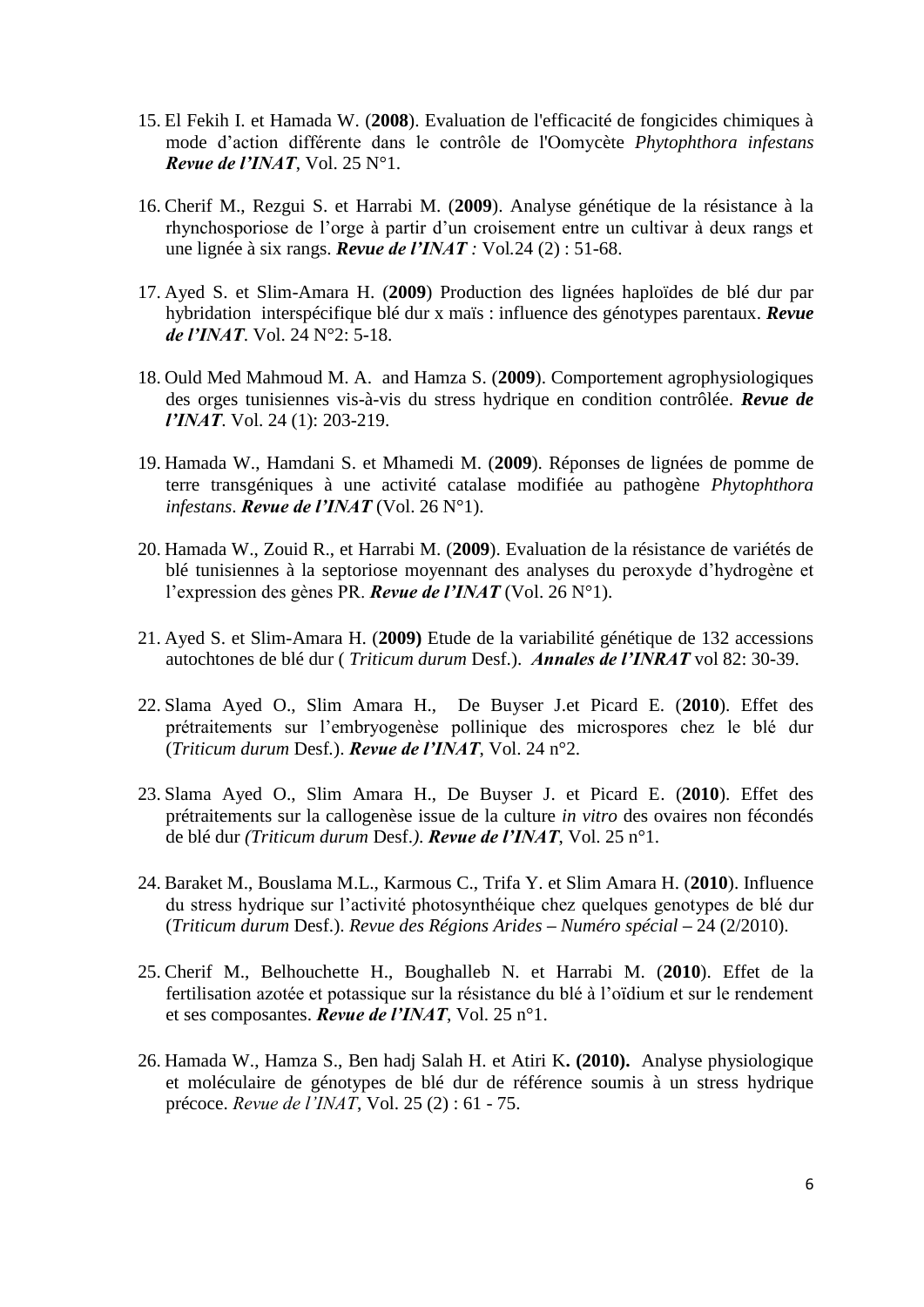- 27. Fersi A., Harrabi M. et Hamadi W. (**2010**)**.** Effet de certains agents biologiques sur le developpement de *Septoria tritici*, agent causal de la septoriose du blé. *Revue de l'INAT*, Vol. 25 (2) : 77 – 92.
- 28. Baraket M., Bouslama., Trifa Y. et Slim-Amara H. (**2010**). Effet d'un stress osmotique sur l'accumulation foliaire en proline chez quelques génotypes tunisiens de blé dur (*Triticum turgidum* ssp *durum*). *Revue de l'INAT*, Vol. 25 (2) : 51 - 60.
- 29. Chamekh Z., Trifa Y., Ayed S. et Amara H. (**2011**). Evaluation agronomique de quelques génotypes de blé dur (*Triticum durum* Desf.) autochtones et ameliorés dans un environnement semi-aride irrigué par l'eau chargée. *Revue de l'INAT*, Vol. 26 n°2.
- 30. Cherif M., L. Arfaoui et W. Fériani (**2012**). Résistance de l'orge sauvage à la rayure réticulée, à la rhynchosporiose et à l'oïdium au stade adulte. *Revue de l'INAT*, 27(1).

# **Communications Scientifiques**

### *Communications Orales Internationales*

- 1. Trifa Y. (**2003**). Salinity Status in Tunisia and National Plan. Proceedings on the IAEA Project INT5/147 Proceeding in of the Co-ordination Meeting « Developing Salt-tolerant Crops for Sustainable Food and Feed Production in Saline Lands ». Bangkok, Thailand. pp 96-104.
- 2. Slim Amara H. (**2005**). Farmers Participatory Breeding for Salinity and Drought Tolerant Double Haploid Wheat Derived from Mutation Program. 1stRCM Identification and pyramiding mutated genes: novel approaches for improving crop tolerance to salinity and drought. 14-18 March 2005, Vienna – AUSTRIA.
- 3. Hamza S. (**2006**). *The case of Tunisia in « Harnessing Biotechnology and Genetic Engineering for Agricultural Development in the Near East and North Africa (NENA)",* ICARDA (ed) February 12-14, 2006, Cairo, Egypt.
- 4. Baraket M., Bouslama M.L & Slim Amara H. (**2007**). Study of drought stress (induced by PEG8000) on chlorophyll II and proline content at same durum wheat (*Triticum durum* Desf.) genotypes. *Tunisia-Japan Symposium On Society, Science & Technology 8th Edition*. 29th October – 3rd November 2007.
- 5. Baraket M., Bouslama M.L., Karmous C., Slim Amara H., Daaloul A. et Trifa Y. (**2008**). Effect of irradiation on seed germination in five Tunisian durum wheat cultivars. 9 ème *Tunisian-Japanese Symposium on Society, Science and Technology.* Novembre 2008, Kantaoui, Tunisie.
- 6. Baraket M., Bouslama M.L., Karmous C., Slim Amara H., Daaloul A. and Trifa Y. (**2008**). Effect of irradiation on seed germination in five Tunisian durum wheat cultivars. 9<sup>th</sup> *Tunisia-Japan Symposium on society, science and technology*. Novembre 2008, Kantaoui, Tunisie.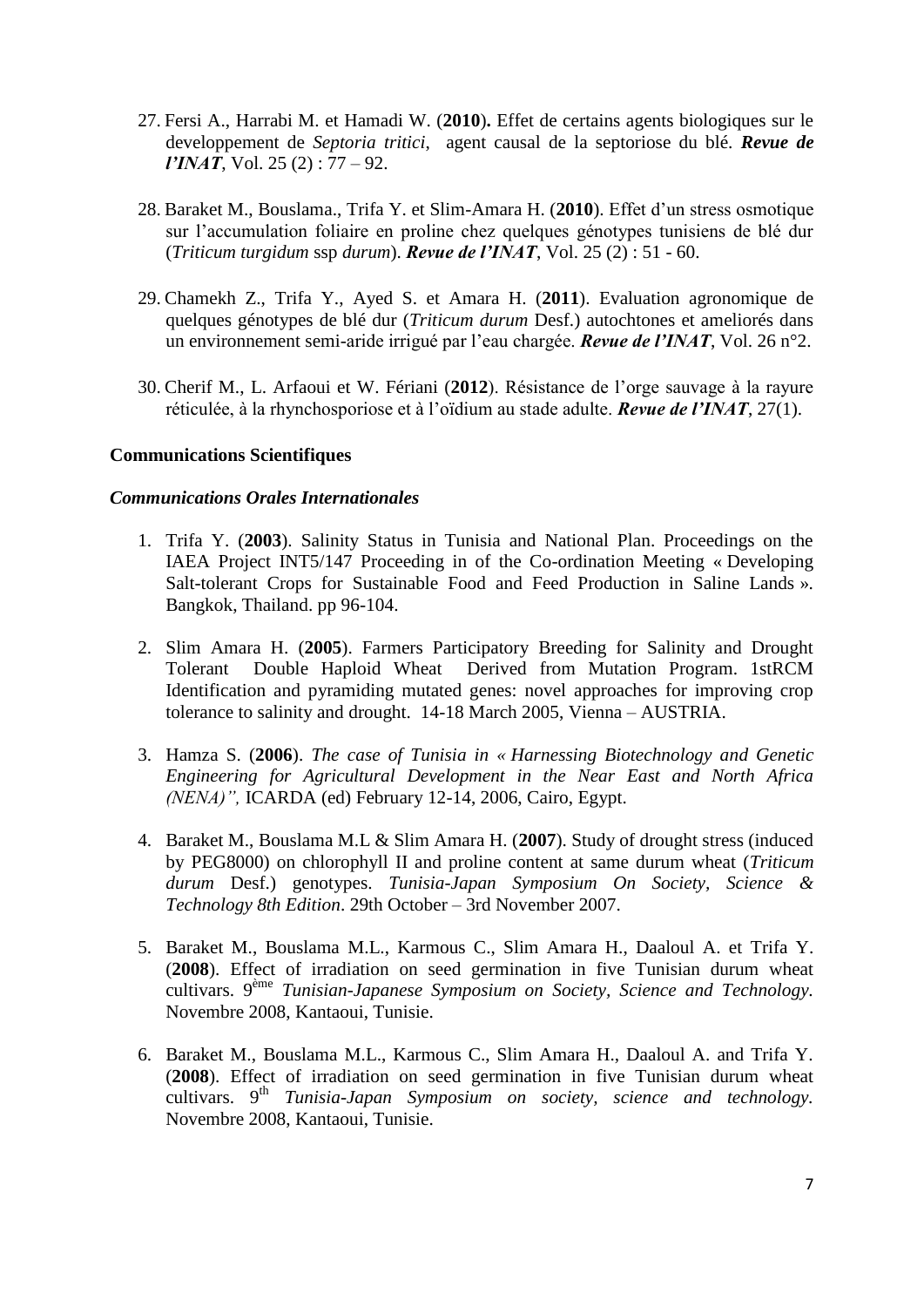- 7. Hamza S. and Ould MED Mahmoud M.A. (**2008**). Genetic diversity in local barley accessions collected from different geographical regions of Tunisia. Kantaoui Forum : *9 th Tunisia-Japan Symposium on society, science and technology*, Novembre 2008, Kantaoui, Tunisie.
- 8. Ayed S. and Slim Amara H. (**2008**). Detection of polymorphism between six local accessions of durum wheat (*Triticum durum* Desf.). *9 th Tunisia-Japan Symposium on society, science and technology.* Novembre 2008, Kantaoui, Tunisie.
- 9. Hamada W., Zouid R. and Harrabi M. (**2008**). Genetic and molecular characterisation of the causal agent of septoria leaf blotch in Tunisia. *9 th Tunisia-Japan Symposium on society, science and technology*. Novembre 2008, Kantaoui, Tunisie.
- 10. Karmous C., Trifa Y., Slim Amara H, Daaloul A. (**2009**). Study of some in vitro and in vivo selection criteria for salt stress tolerance of Durum Wheat. *African Crop Science Society Conference*. Octobre 2009, Cap Town South Africa.
- 11. Hamada W. and Zouid R. (**2009**). Characterisation of resistance level of wheat varieties to spetoria leaf blotch in Tunisia. *X ème Congrès Arabe de La Protection des Plantes*. Beyrout (Liban), Novembre 2009.
- 12. Baraket M., Trifa Y., Bouslama M. L. et Slim-Amara H. (**2009**). Influence du stress osmotique sur l'accumulation foliaire en chlorophylle chez quelques génotypes de blé dur (*Triticum turgidum* ssp *durum*). *Séminaire international. Valorisation Agricole des eaux salées, des eaux usées traitées et des boues résiduelles.* Novembre 2009: *Hammamet-Tunisie.*
- 13. Haraketi, L., Baraket M., Chamakhi Z. Sahli A., Amara H., Nasr H. et Trifa, Y. (**2009**). Etude comparative de l'effet de la contrainte saline sur l'activité photosynthétique et le rendement de huit génotypes d'orge. *Séminaire international. Valorisation Agricole des eaux salées, des eaux usées traitées et des boues résiduelles.* Novembre 2009 Hammamet-Tunisie.
- 14. Hamada W., Somai L. And Aouini L. **(2010)** Developing molecular tools to asses wheat-Septoria interactions in Tunisia. *Communication presented in the Septoria Annual Workshop (ICARDA-CIMMYT)*, Tunis (Tunisia), Avril 2010.
- 15. Baraket M., Mellah Z., Trifa Y., Amara H., (**2010**). Effect of Irradiation on seed germination in some Tunisian durum wheat cultivars. *Second International Conference on Radiation Sciences and Applications (ICRSA 2010).Red Sea, Egypt 28 /3-1/4/2010.*
- 16. Slim-Amara Hajer et Ayed-Slama O. **(2011).** Stratégie d'amélioration de l'adaptation des céréales face au changement climatique: Exemple d'approche. Réunion d'experts: Examen d'un cadre régional d'action et de coopération pour le renforcement des capacités d'adaptation au changement climatique au Maghreb. Rabat 27-28 Septembre 2011.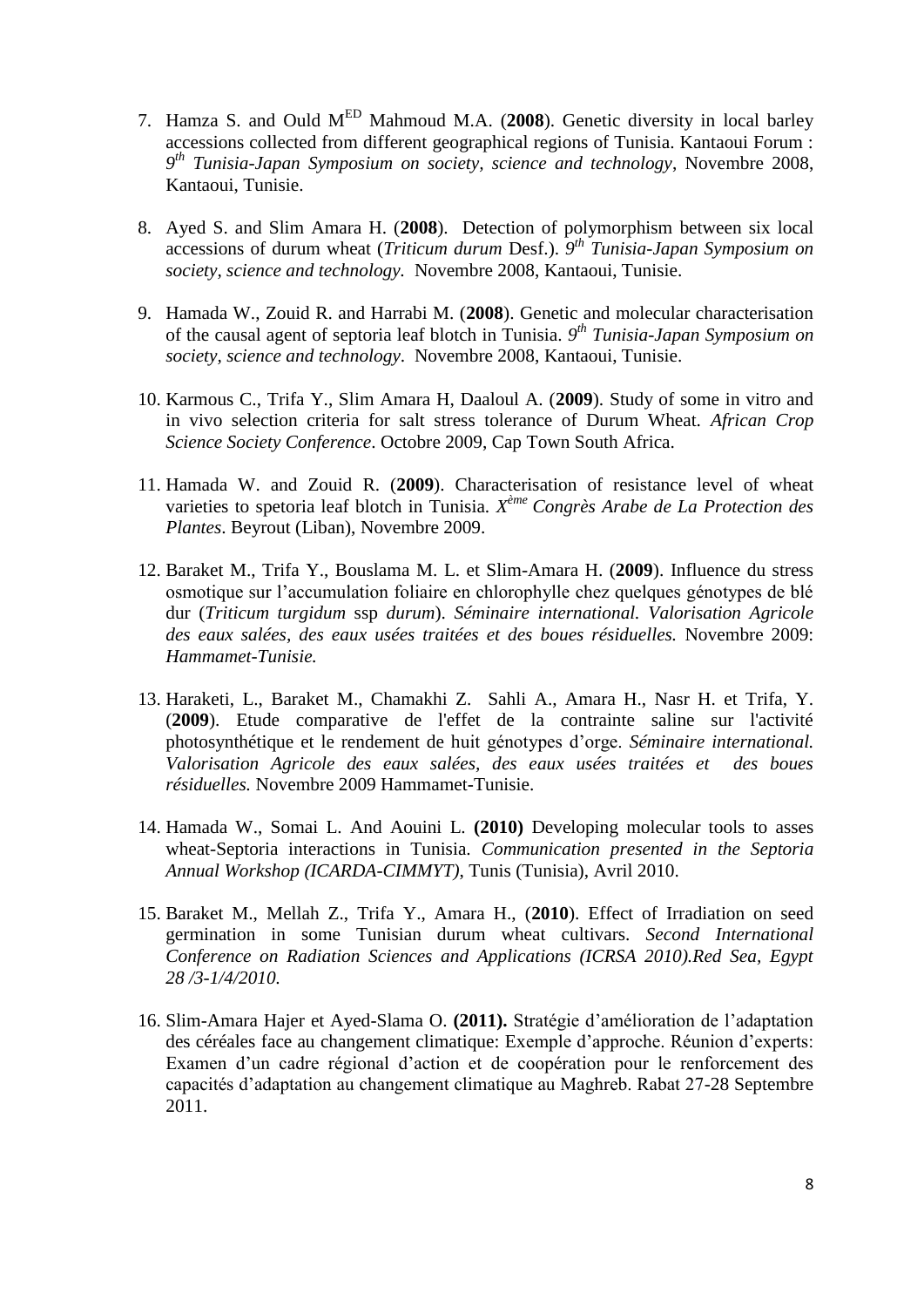- 17. Ayed-Slama O., Chamekh Z., Belhadj H., Trifa A., Sahli A., Ben Aissa et Slim Amara H., **(2011)**. La préservation de la diversité génétique: un enjeu pour l'adaptation au changement climatique. Informations géo-spatiales: Effets et Impacts des changements climatiques en Afrique « ISCC1 », tenue à Rabat du 30 Novembre au 2 Décembre 2011.
- 18. Slim A., Ayed S. et Amara H., **(2011)** Etude de la variabilité morphologique des populations autochtones de blé dur issues d'une prospection dans le gouvernorat de Gabès. *22ème Forum International des Sciences Biologiques de l'ATSB*. 28-31 Mars 2011 Hôtel Vincci Nour Palace - Mahdia – Tunisie
- 19. Chamekh, Z., Ghrab, N., Hammami, Z., Ayed, S., Amara, H., et Trifa, Y. **(2011)** Effet de la salinité sur le rendement de quelques génotypes de blé dur au centre de la Tunisie. *22ème Forum International des Sciences Biologiques de l'ATSB*. 28-31 Mars 2011 Hôtel Vincci Nour Palace - Mahdia – Tunisie.
- 20. Slim A., Medini M. and Amara H., (**2011)**. Analyse génétique de quelques accessions autochtones de blé dur (*Triticum durum* Desf.) par les marqueurs AFLP. *Les Journées Internationales de Biotechnologie 2011 de l'Association Tunisienne de Biotechnologie*. 19 - 22 Décembre 2011 Hôtel Riu Bellevue Park - El Kantaoui - Sousse -Tunisie
- 21. Trad H., Slim A., Sghaier M. et Amara H. (**2011)**. Etude comparative entre variétés autochtones et variétés améliorées de blé dur par des analyses physiques du grain. *Les Journées Internationales de Biotechnologie 2011 de l'Association Tunisienne de Biotechnologie*. 19 - 22 Décembre 2011 Hôtel Riu Bellevue Park - El Kantaoui - Sousse -Tunisie
- 22. Chamekh Z., Trifa Y., Sahli A., Ben Aissa N., Belhaj Fraj M., et Amara H. **(2011)**. Effet de la salinité de l'eau d'irrigation sur les paramètres agronomique de quelques cultivars de blé dur. *Workshop international «Les ressources en eau dans la plaine de Kairouan : contraintes naturelles et évolutions sociales »* 16-17 novembre 2011, Auditorium de l'INAT, Tunis, Tunisie.
- 23. Baraket M., Sebai H., Slim-Amara H. and Trifa Y. **(2011)**. Development of salt tolerance mutant of two durum wheat (*Triticum turgidum* ssp. *durum*) improved cultivars. *TJASSST'11* : Hammamet 11-13 Novembre 2011.
- 24. Babay E., Mzid R., Hanana M., Rodriguez-Quijano M., Amara H and Ghorbel A. **(2011)** Technological quality of some durum wheat varieties cultivated in Tunisia. . *TJASSST'11* : Hammamet 11-13 Novembre 2011.
- 25. Baraket M., Slim Amara H. and Trifa Y. **(2012)**. Development of salt tolerant mutants of some durum (*Triticum turgidum* ssp. *durum*) cultivars. *Journées internationales de biotechnologies* : 19-22 décembre 2012, Mahdia, Tunisie.
- 26. Somai L., Selim S. et Hamada W. **(2012)**. Intervention des gènes de pathogénicité de *Mycosphaerella graminicola* dans l'induction de la résistance aux fongicides. Association Tunisienne des Sciences Biologiques, *23ème forum international des*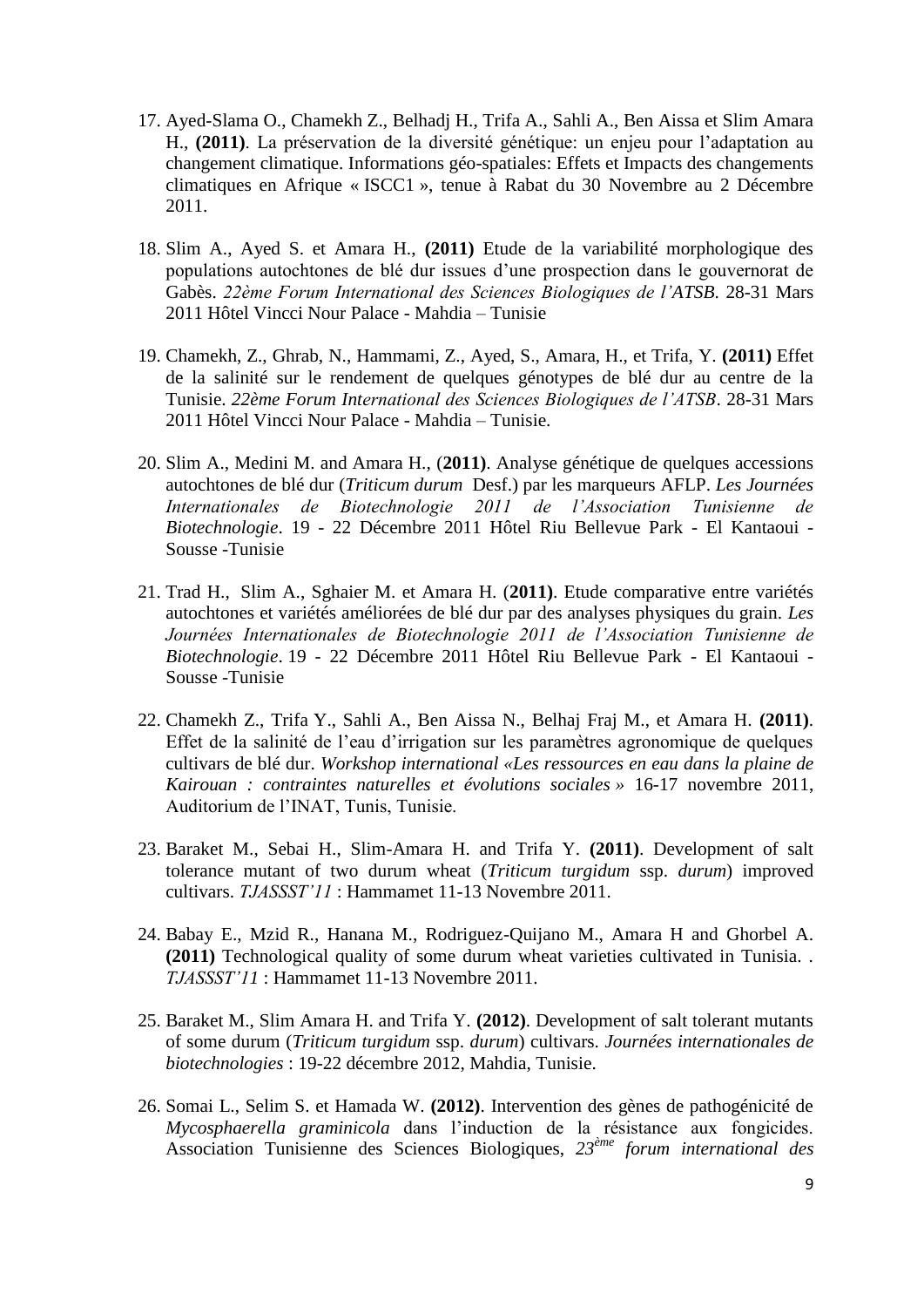*sciences biologiques et de biotechnologies ATSB* : 21-24 Mars 2012. Hammamet, Tunisie.

- 27. Sassi K., Abid G., Dridi B., Mohandes Al. and Daaloul A. **(2012)**. Grain yield and quality of durum wheat varieties in organic agriculture. *9 th International conference on future horizon for environmental sustainable development in arab countries and facing the challenges.* Sharm El-Sheikh, Egypt, April 21-24/2012.
- 28. Sassi K., Abid G., Melaouhia M., Jabnouni A., Helal R., Cheikh-M'hamed H. and Ben-Hammouda M. **(2012**). Comparative study of the effect of direct and conventional sowing on production and quality of durum wheat. *The Fourth Field Crops Conference :"Field Crops in Facing Future Challenges". 28-30 August, 2012*
- 29. Sassi K., Abid G., Cheikh-M'hamed H.and Ben-Hammouda M. **(2012**). Comparative study of the effect of conventional and direct sowing methods on durum wheat. Wheat for food security in Africa conference. October 8-12, 2012, Addis Ababa, Ethiopia.

### *Communications Orales Nationales avec Actes*

- 1. Karmous C., Slim Amara H., Besbes R. et Daâloul **A.** (**2002**). Analyse physiologique et biochimique pour la tolérance à la salinité chez le blé dur : approche intégrative *Actes des 9<sup>è</sup>mes journées nationales sur les résultats de la recherche agronomique.*
- 2. Bouslama M.L., Baraket M., Karmous C**.,** Slim Amara H., Daaloul A. (**2005**). Etude de l'effet du stress salin sur la variabilité génétique du blé dur (*Triticum durum* Desf.) par le biais de la fluorescence chlorophyllienne. *XVème journées de la Société Nationale des Sciences Naturelles.* Hammamet, 19-22 Mars 2005.
- 3. Baraket M., Bouslama M.L., Karmous C., Slim Amara H., Daaloul A. (**2005**)**.** Impact d'un stress hydrique sur le fonctionnement du photosystème chez huit génotypes de blé dur (*Triticum durum* Desf.) *XVème journées de la Société Nationale des Sciences Naturelles*. Hammamet, 19-22 Mars 2005.
- 4. Karmous C.M., Baraket M., Bouslama L., Trifa Y., Slim Amara H. et Daaloul A. (**2005**). Étude des mécanismes morphologiques de tolérance à la salinité chez le blé dur (*Triticum durum* Desf.). *12ème Journées Nationales sur les Résultats de la Recherche Agronomique,* Vétérinaire et Halieutique. IRESA 2005.
- 5. Nefissi R., Jacquemin J.M. et Slim Amara H. (**2005)**. Mise au point de la régénération et de la transformation génétique par Biolistique du blé dur (*Triticum durum* Desf.). *12ème Journées Nationales sur les Résultats de la Recherche Agronomique*, Vétérinaire et Halieutique. IRESA 2005.
- 6. Beji S. et H. Slim Amara (**2005**). Effet de la fertilisation organique à base de farine de poisson et de compost sur l'adapatation du blé dur conduit en agriculture biologique. *12ème Journées Nationales sur les Résultats de la Recherche Agronomique*, Vétérinaire et Halieutique. IRESA 2005.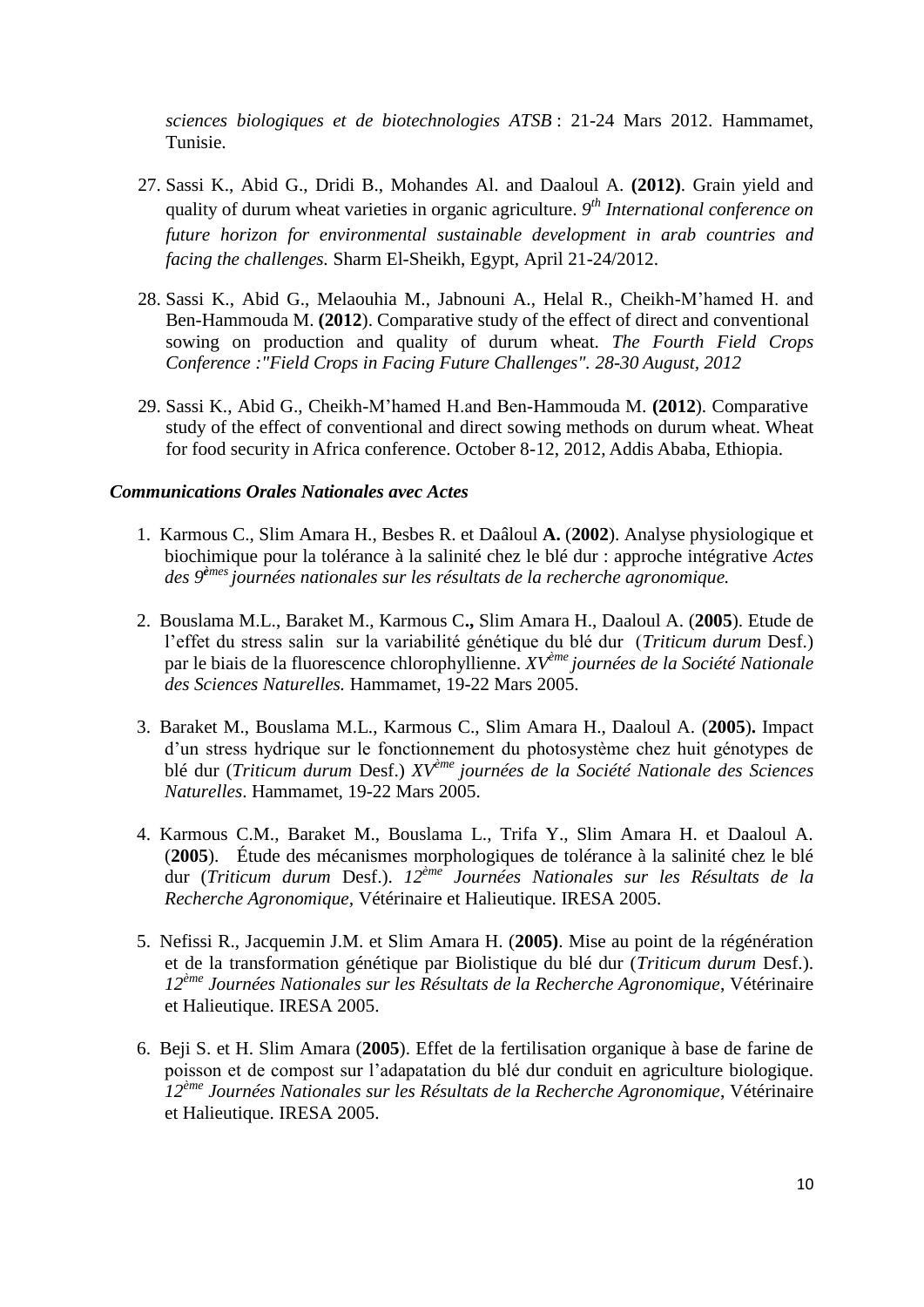- 7. Slama Ayed O., Slim Amara H., De Buyser J. and Picard E. (**2006**). Effet de trois prétraitements sur l'aptitude de la régénération *in vitro* des microspores isolées chez une variété Tunisienne de blé dur (*Triticum durum* Desf). *13emes journées Nationales sur les résultats de la Recherche Agronomique*. Hammamet, 15-16 Décembre 2006.
- 8. Ayed S. and Slim Amara H. (**2007**). Caractérisation phénologique et agromorphologique d'un germoplasme tunisien autochtone de blé dur. *14èmes journées scientifiques sur les résultats de la recherche agronomique*. Hammamet Tunisie 6-7 décembre 2007.
- 9. Mhissen A., Medini M. et Hamza S. (**2008**). Analyse de l'expression différentielle des gènes exprimés chez le blé dur à la suite d'un stress hydrique. *19ième journées de l'ATSB*, Hammamet, 2008-12-20.
- 10. Ayed S. and Slim Amara H. (**2008**). Production de lignées haploïdes doublées de Blé dur par hybridation interspécifique blé dur x maïs. *15èmes journées scientifiques sur les résultats de la recherche agronomique*. Nabeul Tunisie 18-19 décembre 2008.
- 11. Ayed S. and Slim Amara H. (**2008**). Etude de la variabilité génétique de 111 génotypes locaux de blé dur (*Triticum durum* Desf.) : Caractères qualitatifs. *15èmes journées scientifiques sur les résultats de la recherche agronomique*. Nabeul Tunisie 18-19 décembre 2008.
- 12. Ould Med Mahmoud M.A. et Hamza S. (**2009**). Diversité génétique et association marqueur phénotype pour la tolérance au stress hydrique chez l'orge locale. Djerba, 15- 17 Décembre 2009.
- 13. Haraketi L., Baraket M., Chamakhi Z., Sahli A., Amara H., Nasr H. et Trifa Y. (**2009**). Etude comparative de l'effet de la contrainte saline sur l'activité photosynthétique et le rendement de huit génotypes d'orge. *Séminaire international*. Valorisation Agricole des eaux salées, des eaux usées traitées et des boues résiduelles. Hammamet, Novembre 2009.
- 14. Lamia Somai et Walid Hamada (**2009**). Evaluation de l'efficacité des fongicides dans le contrôle de la septoriose du blé en Tunisie. *XVIèmes Journées de l'IRESA*, Nabeul, Décembre 2009.
- 15. Baraket M., Bouslama M.L., Trifa Y. et Slim-Amara H. (**2010**). Etude de l'effet de PEG 8000 sur les teneurs foliaires en Proline chez 8 génotypes tunisiens de Blé dur (*Triticum durum* Desf.). *Actes des 16èmes Journées scientifiques sur les Résultats de la Recherche Agricole*. 2 et 3 décembre 2009 (Paru en 2010).
- 16. Somai L. et Hamada W. (**2010**). Evaluation de l'efficacité des fongicides dans le contrôle de la Septoriose du blé en Tunisie. *Actes des 16èmes Journées scientifiques sur les Résultats de la Recherche Agricole.* 2 et 3 décembre 2009 (Paru en 2010).
- 17. Trifa Y., Berriri S., Dellagi Z., Baraket M., Ayedi S., Amdouni A. et Hellali F. (**2010**). Le poids spécifique en certification des semences. *Actes des 16èmes Journées*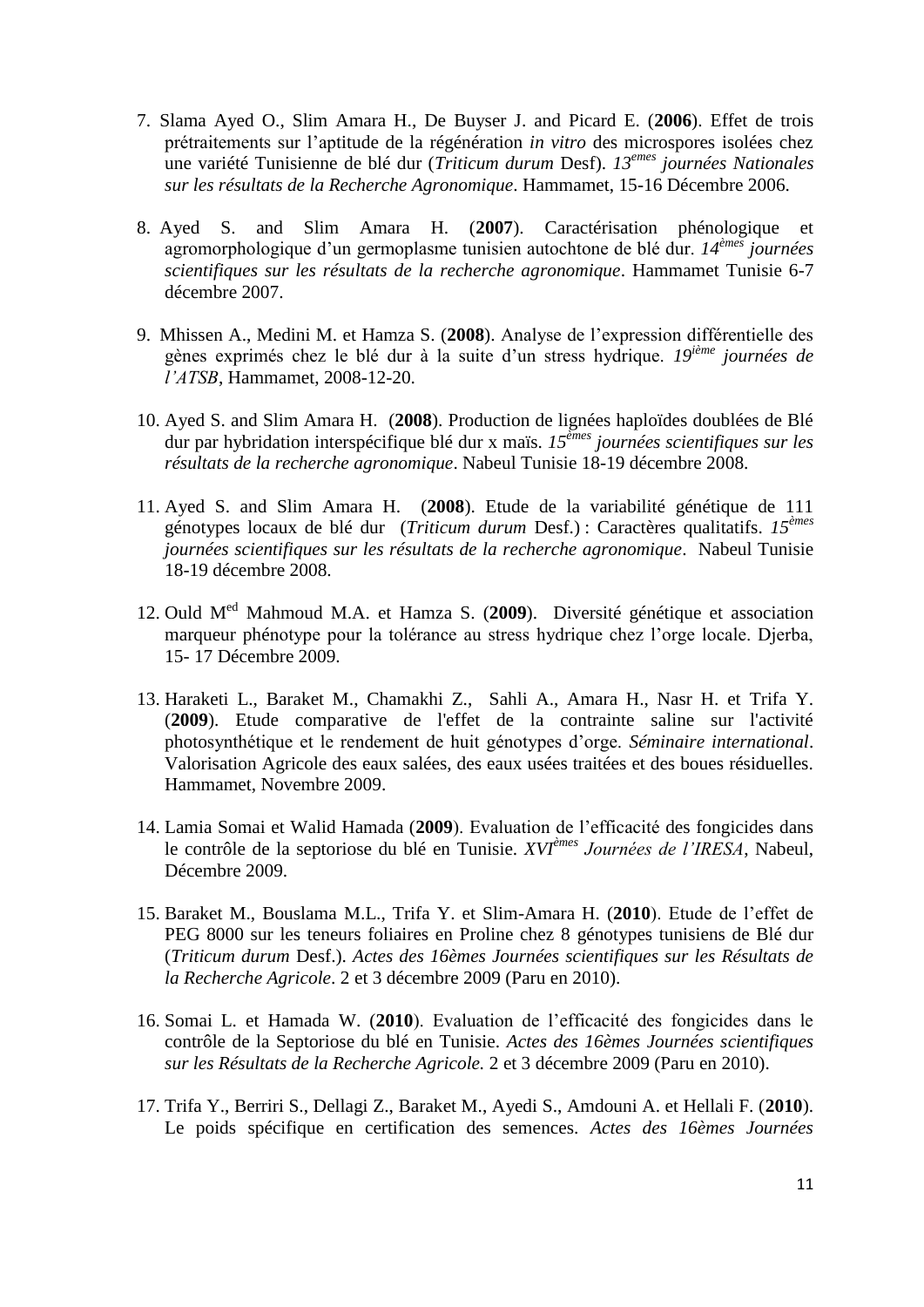*scientifiques sur les Résultats de la Recherche Agricole.* 2 et 3 décembre 2009 (Paru en 2010).

- 18. Ayadi S., Trifa Y., Hammami Z., Tamani N., Karmous C. et Rezgui S. (**2010**). Analyse de la réponse de quelques génotypes de blé dur (*Triticum Turgidum ssp durum*.) à différents niveaux de fertilisation azotée. *Actes des 16èmes Journées scientifiques sur les Résultats de la Recherche Agricole.* 2 et 3 décembre 2009 (Paru en 2010).
- 19. Ferjaoui S. et Ben Haj Salah H. (**2010**). Caractérisation agronomique de cinq génotypes de blé dur à comportement différent vis-à-vis du stress hydrique. *Actes des 16èmes Journées scientifiques sur les Résultats de la Recherche Agricole*. 2 et 3 décembre 2009 (Paru en 2010).
- 20. Ben Hassine A., Somai L. et Hamada W. (**2010**). Efficacité comparée de différentes matières actives chimiques et biologique dans le contrôle de la Septoriose du blé par séminotherapie. *Actes des 17èmes Journées scientifiques sur les Résultats de la Recherche Agricole*. 16 - 17 décembre 2009.
- 21. Aouni L. et Hamada W. (**2010**). Recherche de quelques géniteurs potentiels de résistance à la Septoriose du blé chez des génotypes obtenus par mutagénèse chimique. *Actes des 17èmes Journées scientifiques sur les Résultats de la Recherche Agricole*, 16 - 17 décembre 2010.
- 22. Somai L. et Hamada W. (**2010**). Relation entre la pathogenicité et la résistance aux fongicides chez la Septoriose du blé en Tunisie. *Actes des 17èmes Journées scientifiques sur les Résultats de la Recherche Agricole,* 16 - 17 décembre 2010.
- 23. Ben Hassine A., Somai L. et Hamada W. **(2011)**. Efficacité comparée de différentes matières actives chimiques et biologique dans le contrôle de la Septoriose du blé par séminotherapie. *Actes des 17èmes Journées scientifiques sur les Résultats de la Recherche Agricole*. 16 -17 décembre 2010.

## **Communications par Affiches**

#### *Posters Nationaux*

- 1. Ayed S. and Slim Amara H. (**2008**). Détection du polymorphisme inter et intra variétal de 6 accessions autochtones de blé dur par la technique d'électrophorèse SDS-PAGE. *15èmes journées scientifiques sur les résultats de la recherche agronomique*. Nabeul Tunisie 18-19 décembre 2008.
- 2. Ayadi S., Karmous C. et Trifa, Y. (**2009**). Clonage de quelques gènes impliqués dans la tolérance à la salinité chez le blé dur *(Triticum turgidum,* ssp*. Durum). Journées de l'Association Tunisienne de Biotechnologie*. Hammamet- Tunisie. Décembre 2009.
- 3. Fériani W., M. Cherif et R. Hlel, 2007. Etude de l'impact des attaques de la rhynchosporiose sur la qualité technologique et biochimique des grains d'orge. 3èmes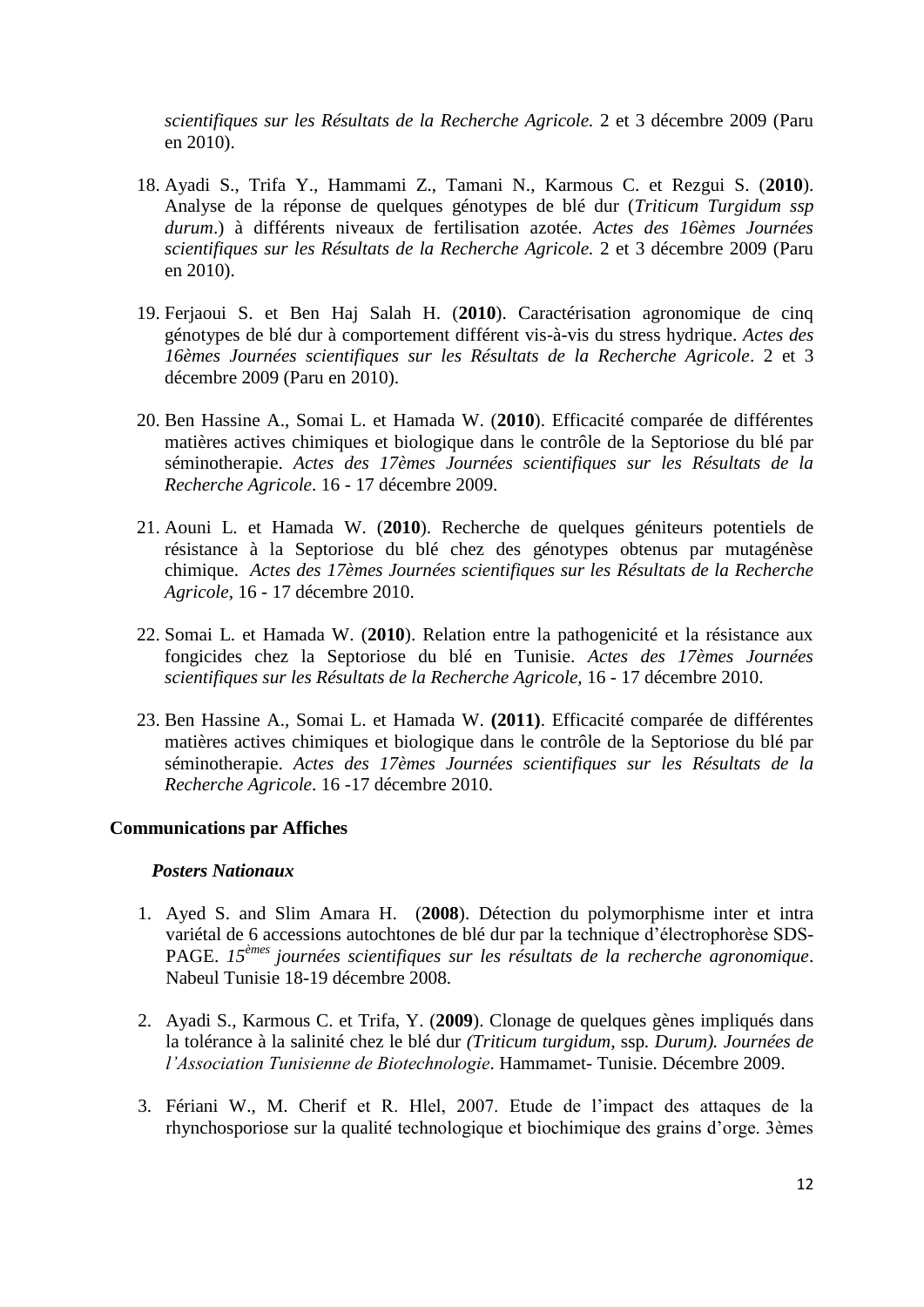*Journées Scientifiques de la Société Tunisienne de Microbiologie (STM)*, 9-11 Novembre 2007, Monastir (Tunisie)

### *Posters Internationaux*

- 1. Slama Ayed O., B Slama Besbes R. Slim Amara H. (**2006)**. Production of doubled haploids in durum wheat (*Triticum durum* Defs*.*) through unpollinated ovary culture. *20th Anniversary meeting of the Belgian Plant Tissue Culture group*. Gembloux-Belgique, 26 October 2006.
- 2. Riani I., Trifa,Y. et Ben Kahla A. (**2006**) Large-scale Selection of primers of genes for atypic plants. *First Tunisian-German Workshop on Bioinformatics.* Borj Cedria, Tunisie*.* Septembre 2006.
- 3. Slama Ayed O., Slim Amara H., De Buyser J. and Picard E. (**2006**). Isolated microspore culture of durum wheat (*Triticum durum* Desf*.*): Comparison of Pretreatments. 7<sup>th</sup> Edition TJASSST 2006 (Tunisia - Japan Symposium on Society, Science and Technology)*,* Sousse, 4-6 Décembre 2006.
- 4. Slama Ayed O., Slim Amara H., Baraket M., Trifa Y., De Buyser J. and Picard E. (**2008**) Optimized doubled haploids production in durum wheat (*Triticum durum*  Desf*.*) through culture of unpollinated ovaries*. FAO/IAEA International Symposium on Induced Mutation in Plants*, Vienne 12-15 Août 2008.
- 5. Cherif M., Rezgui S., Von Korff M., Baum M. et Harrabi M. (**2008**). Mapping of quantitative trait loci for net blotch resistance in Tunisian barley. *10th International Barley Genetic Symposium*, Bibliotheca Alexandria, Egypt, 5-10 June 2008.
- 6. Hamada W., Laatiri K., Pippa M., Parry M.A.J. (**2008**). Application of TILLING on durum wheat to identify resistant mutants to Septoria leaf blotch. *International Durum wheat symposium.* Bologna (Italie), Juillet 2008. [\(http://www.fromseedtopasta2008.it/\)](http://www.fromseedtopasta2008.it/)
- 7. Hamada W., Zouid R., Somai L. and Harrabi M. (**2008**). Characterisation of *Septoria tritici* and its interaction with wheat in Tunisia. *7th International Mycosphaerella* and *Stagonospora Symposium*. Ascona (Suisse), Août 2008. [\(http://www.path.ethz.ch/news/conferences/Mycosphaerella\\_Ascona\\_2007\)](http://www.path.ethz.ch/news/conferences/Mycosphaerella_Ascona_2007)
- 8. Ayed S. and Slim Amara H. (**2008**). Effect of three different media of culture on doubled haploid plant production in durum wheat crossed with maize. 9<sup>th</sup> *Tunisia-Japan Symposium on society, science and technology*. Novembre 2008, Kantaoui, Tunisie.
- 9. Ayadi S., Trifa Y., Karmous Ch., Tabboubi A. et Rezgui S. (**2010**). Effet de deux sources d'azote sue le développement du blé dur au stade juvénile. *Les Journées Internationales de Biotechnologie 2010*. Association Tunisienne de Biotechnologie. Hammamet, 19-22 décembre 2010.